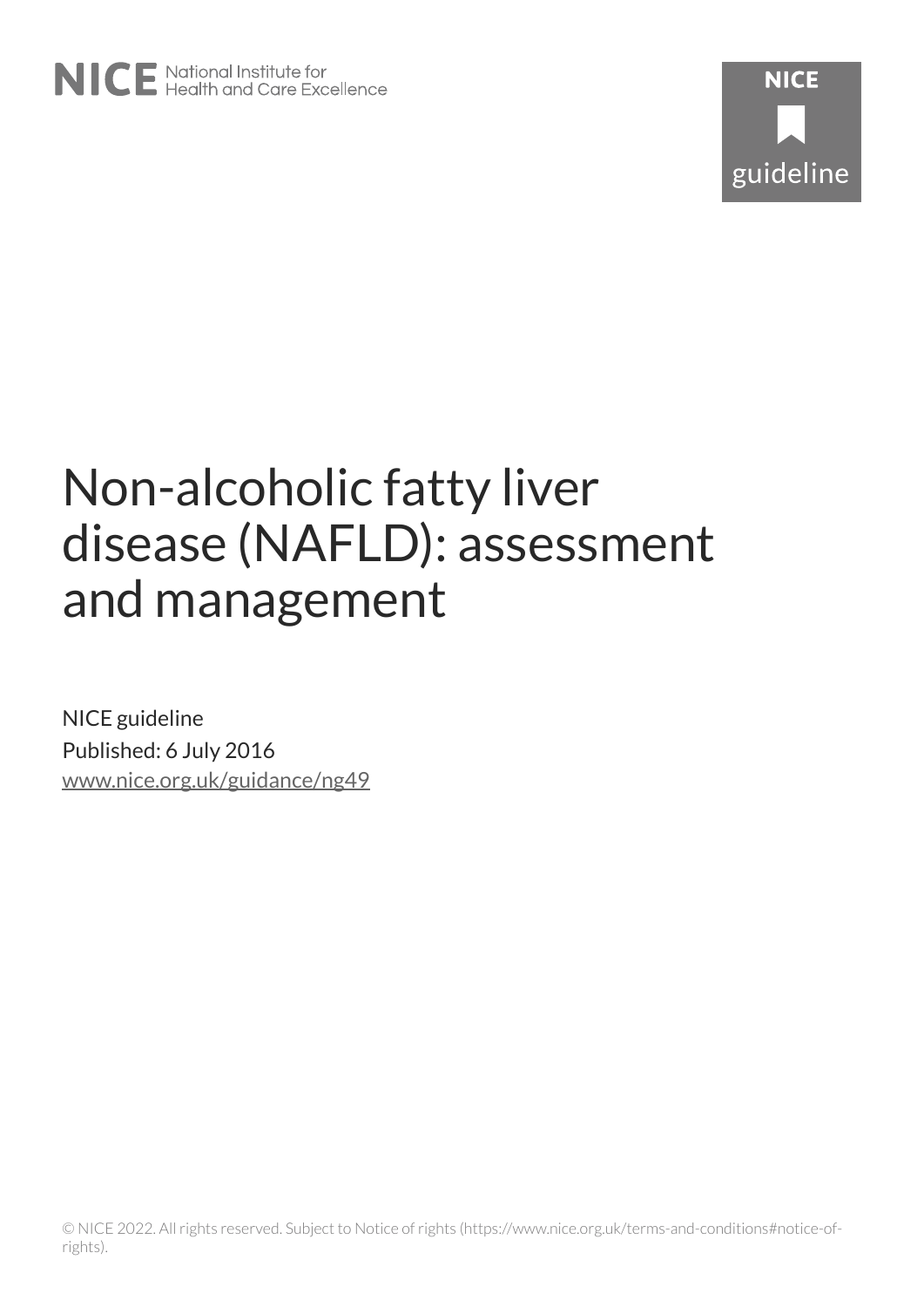## Your responsibility

The recommendations in this guideline represent the view of NICE, arrived at after careful consideration of the evidence available. When exercising their judgement, professionals and practitioners are expected to take this guideline fully into account, alongside the individual needs, preferences and values of their patients or the people using their service. It is not mandatory to apply the recommendations, and the guideline does not override the responsibility to make decisions appropriate to the circumstances of the individual, in consultation with them and their families and carers or guardian.

Local commissioners and providers of healthcare have a responsibility to enable the guideline to be applied when individual professionals and people using services wish to use it. They should do so in the context of local and national priorities for funding and developing services, and in light of their duties to have due regard to the need to eliminate unlawful discrimination, to advance equality of opportunity and to reduce health inequalities. Nothing in this guideline should be interpreted in a way that would be inconsistent with complying with those duties.

Commissioners and providers have a responsibility to promote an environmentally sustainable health and care system and should [assess and reduce the environmental impact of implementing](https://www.nice.org.uk/about/who-we-are/sustainability)  [NICE recommendations](https://www.nice.org.uk/about/who-we-are/sustainability) wherever possible.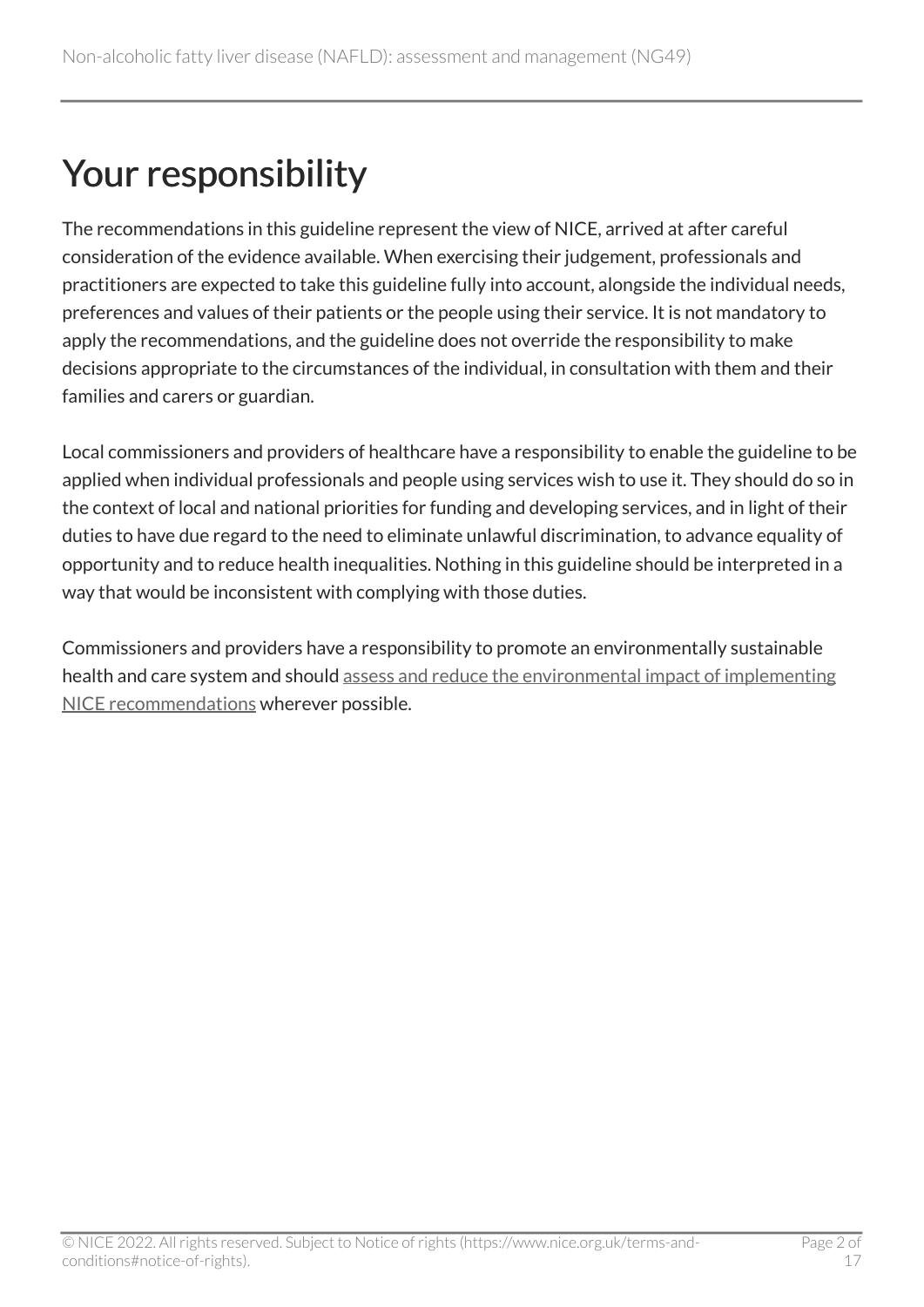## Contents

| 3 Non-invasive tests for diagnosing NAFLD and advanced liver fibrosis in children and young people  15 |  |
|--------------------------------------------------------------------------------------------------------|--|
|                                                                                                        |  |
|                                                                                                        |  |
|                                                                                                        |  |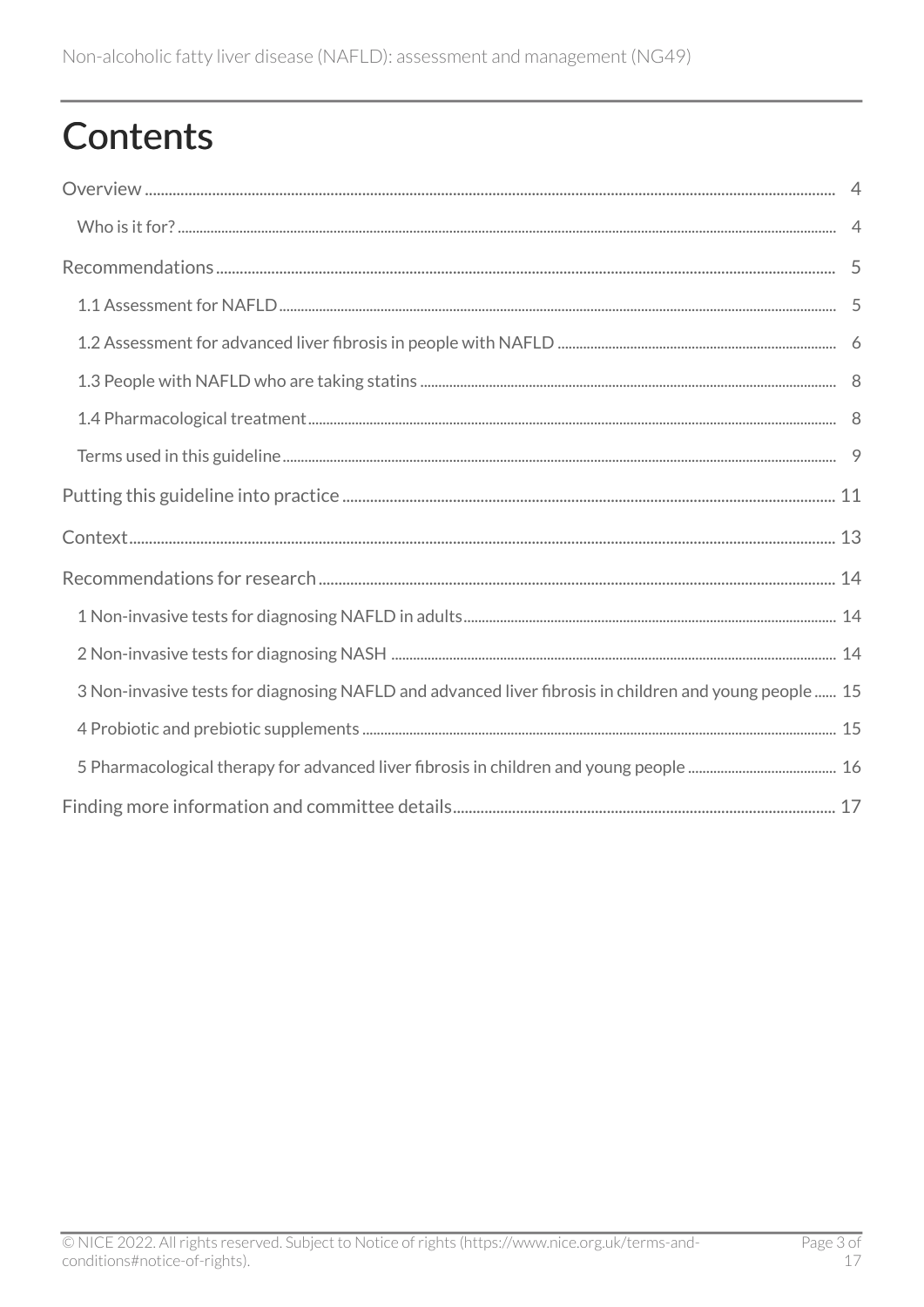This guideline is the basis of QS152.

## <span id="page-3-0"></span>**Overview**

This guideline covers how to identify the adults, young people and children with non-alcoholic fatty liver disease (NAFLD) who have advanced liver fibrosis and are most at risk of further complications. It outlines the lifestyle changes and pharmacological treatments that can manage NAFLD and advanced liver fibrosis.

### <span id="page-3-1"></span>Who is it for?

- Healthcare professionals caring for people with NAFLD
- Commissioners and providers of healthcare services
- People with NAFLD, their families and carers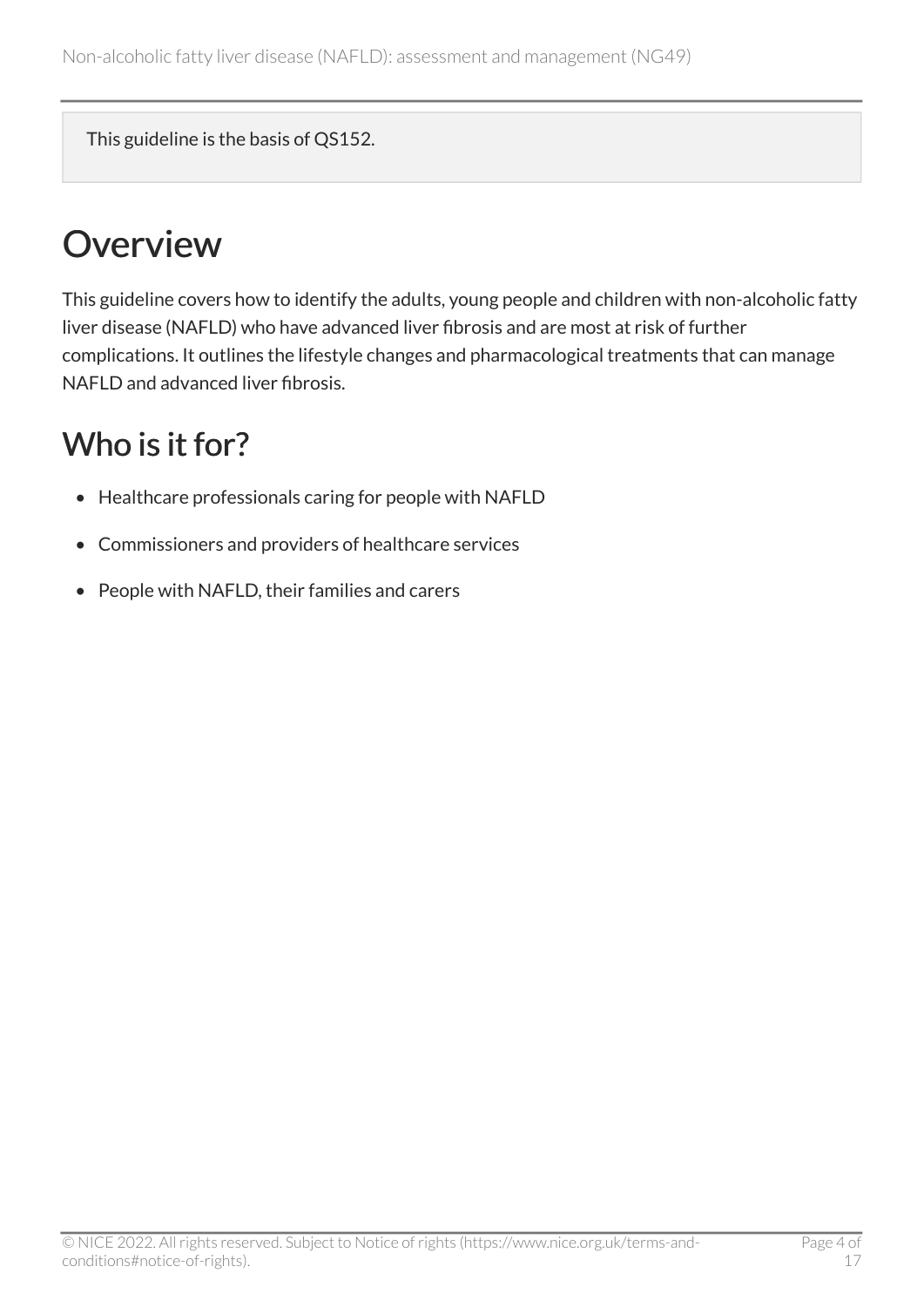## <span id="page-4-0"></span>Recommendations

People have the right to be involved in discussions and make informed decisions about their care, as described in [NICE's information on making decisions about your care](https://www.nice.org.uk/about/nice-communities/nice-and-the-public/making-decisions-about-your-care).

[Making decisions using NICE guidelines](https://www.nice.org.uk/about/what-we-do/our-programmes/nice-guidance/nice-guidelines/using-NICE-guidelines-to-make-decisions) explains how we use words to show the strength (or certainty) of our recommendations, and has information about prescribing medicines (including off-label use), professional guidelines, standards and laws (including on consent and mental capacity), and safeguarding.

At the time of publication (July 2016), neither pioglitazone nor vitamin E had a UK marketing authorisation for the treatment of non-alcoholic fatty liver disease (NAFLD). The prescriber should follow relevant professional guidance, taking full responsibility for the decision. Informed consent should be obtained and documented. See the [General Medical Council's](https://www.gmc-uk.org/ethical-guidance/ethical-guidance-for-doctors/good-practice-in-prescribing-and-managing-medicines-and-devices/)  [Prescribing guidance: prescribing unlicensed medicines](https://www.gmc-uk.org/ethical-guidance/ethical-guidance-for-doctors/good-practice-in-prescribing-and-managing-medicines-and-devices/) for further information.

### <span id="page-4-1"></span>1.1 Assessment for NAFLD

#### Identifying NAFLD in higher-risk groups

- 1.1.1 Be aware that non-alcoholic fatty liver disease (NAFLD) is more common in people who have:
	- type 2 diabetes or
	- metabolic syndrome.
- 1.1.2 Take an alcohol history to rule out alcohol-related liver disease. See also [NICE's](https://www.nice.org.uk/guidance/ng50)  [guideline on cirrhosis](https://www.nice.org.uk/guidance/ng50).
- 1.1.3 Do not use routine liver blood tests to rule out NAFLD.

#### Diagnosing NAFLD in children and young people

1.1.4 Offer a liver ultrasound to test children and young people for NAFLD if they: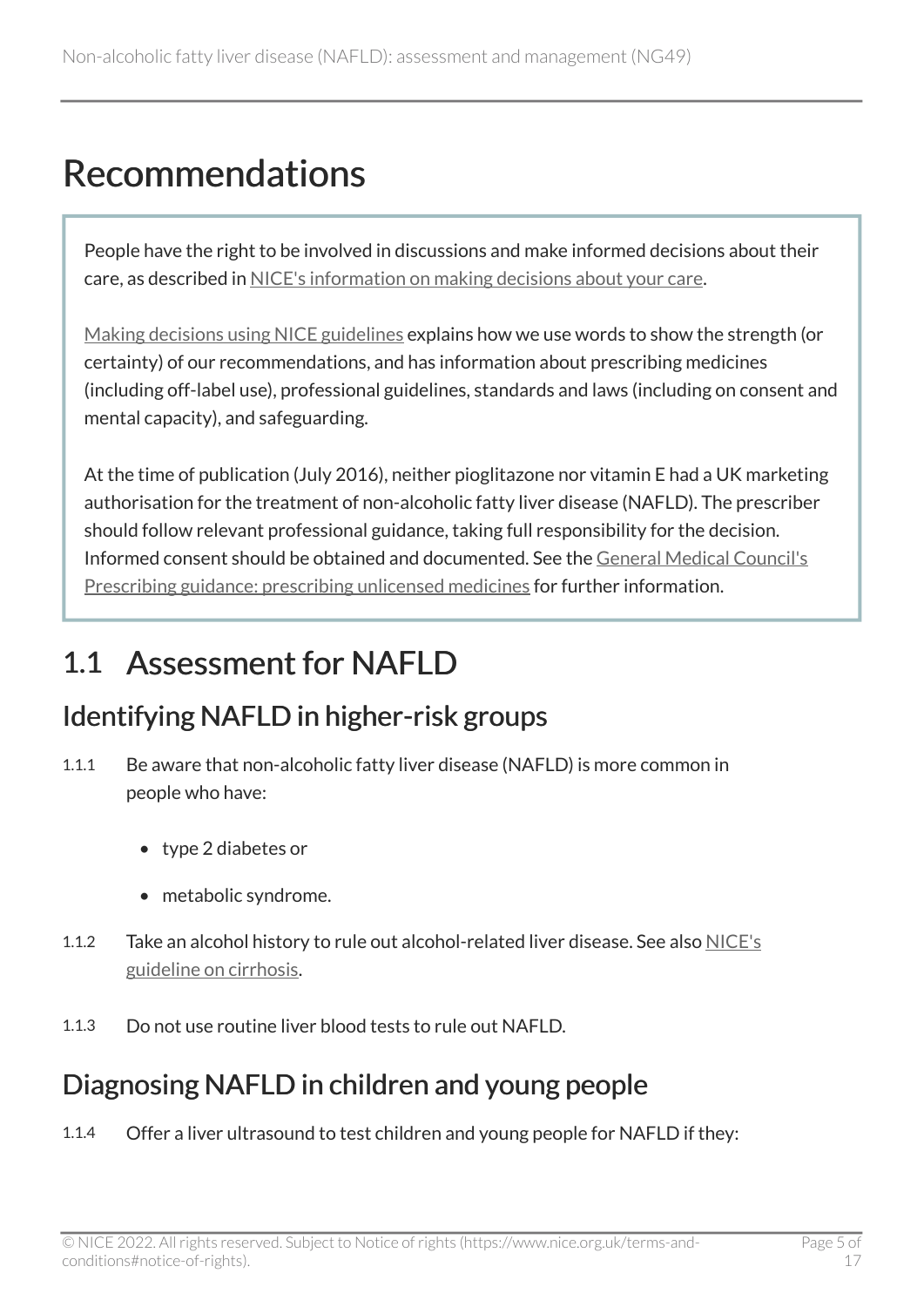- have type 2 diabetes or metabolic syndrome and
- do not misuse alcohol.
- 1.1.5 Refer children with suspected NAFLD to a relevant paediatric specialist in hepatology in tertiary care.
- 1.1.6 Diagnose children and young people with NAFLD if:
	- ultrasound shows they have fatty liver and
	- other suspected causes of fatty liver have been ruled out.
- 1.1.7 Offer liver ultrasound to retest children and young people for NAFLD every 3 years if they:
	- have a normal ultrasound and
	- have type 2 diabetes or metabolic syndrome and
	- do not misuse alcohol.

#### <span id="page-5-0"></span>1.2 Assessment for advanced liver fibrosis in people with NAFLD

#### Identifying people with advanced liver fibrosis

- 1.2.1 Offer testing for advanced liver fibrosis to people with NAFLD.
- 1.2.2 Consider using the enhanced liver fibrosis (ELF) test in people who have been diagnosed with NAFLD to test for advanced liver fibrosis.
- 1.2.3 Do not use routine liver blood tests to assess for advanced liver fibrosis in people with NAFLD.
- 1.2.4 Diagnose people with advanced liver fibrosis if they have:
	- an ELF score of 10.51 or above and
	- NAFLD.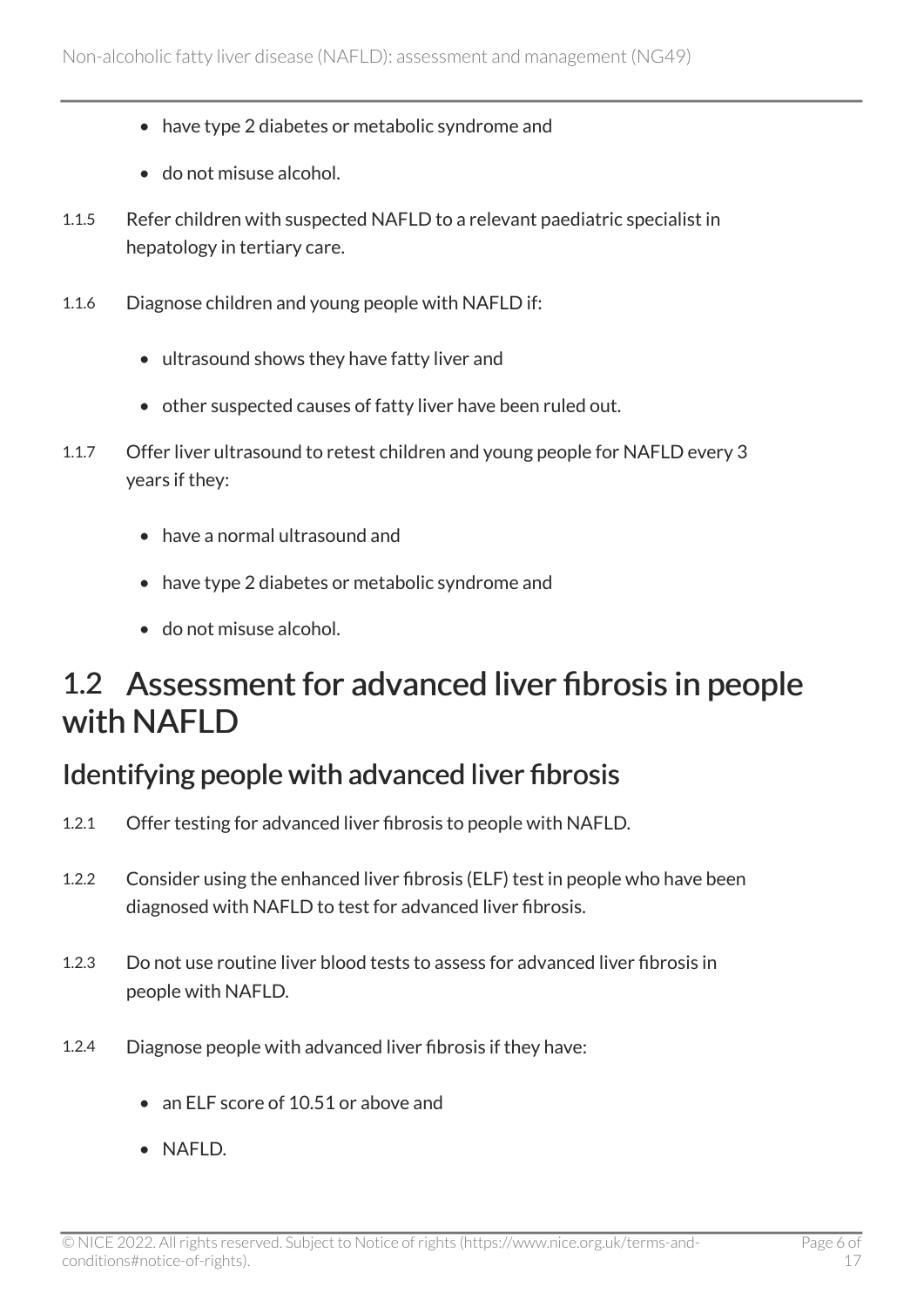- 1.2.5 Refer adults and young people diagnosed with advanced liver fibrosis to a relevant specialist in hepatology.
- 1.2.6 Explain to people with an ELF score below 10.51 that:
	- they are unlikely to have advanced liver fibrosis and
	- reassessment for advanced liver fibrosis every 3 years for adults and every 2 years for children and young people is sufficient for regular monitoring and
	- no interim tests are needed.

Give the person advice about lifestyle modifications they may be able to make (see section 1.2).

- 1.2.7 Offer retesting for advanced liver fibrosis for people with an ELF score below  $10.51$ 
	- every 3 years to adults
	- every 2 years to children and young people.
- 1.2.8 Consider using ELF for retesting people with advanced liver fibrosis.

#### Monitoring adults and young people over 16 for cirrhosis

1.2.9 Monitor adults and young people over 16 with NAFLD and advanced liver fibrosis for cirrhosis in line with [NICE's guideline on cirrhosis](https://www.nice.org.uk/guidance/ng50).

#### Extra-hepatic conditions

- 1.2.10 Be aware that NAFLD is a risk factor for type 2 diabetes, hypertension and chronic kidney disease.
- 1.2.11 Be aware that in people with type 2 diabetes, NAFLD is a risk factor for atrial fibrillation, myocardial infarction, ischaemic stroke and death from cardiovascular causes.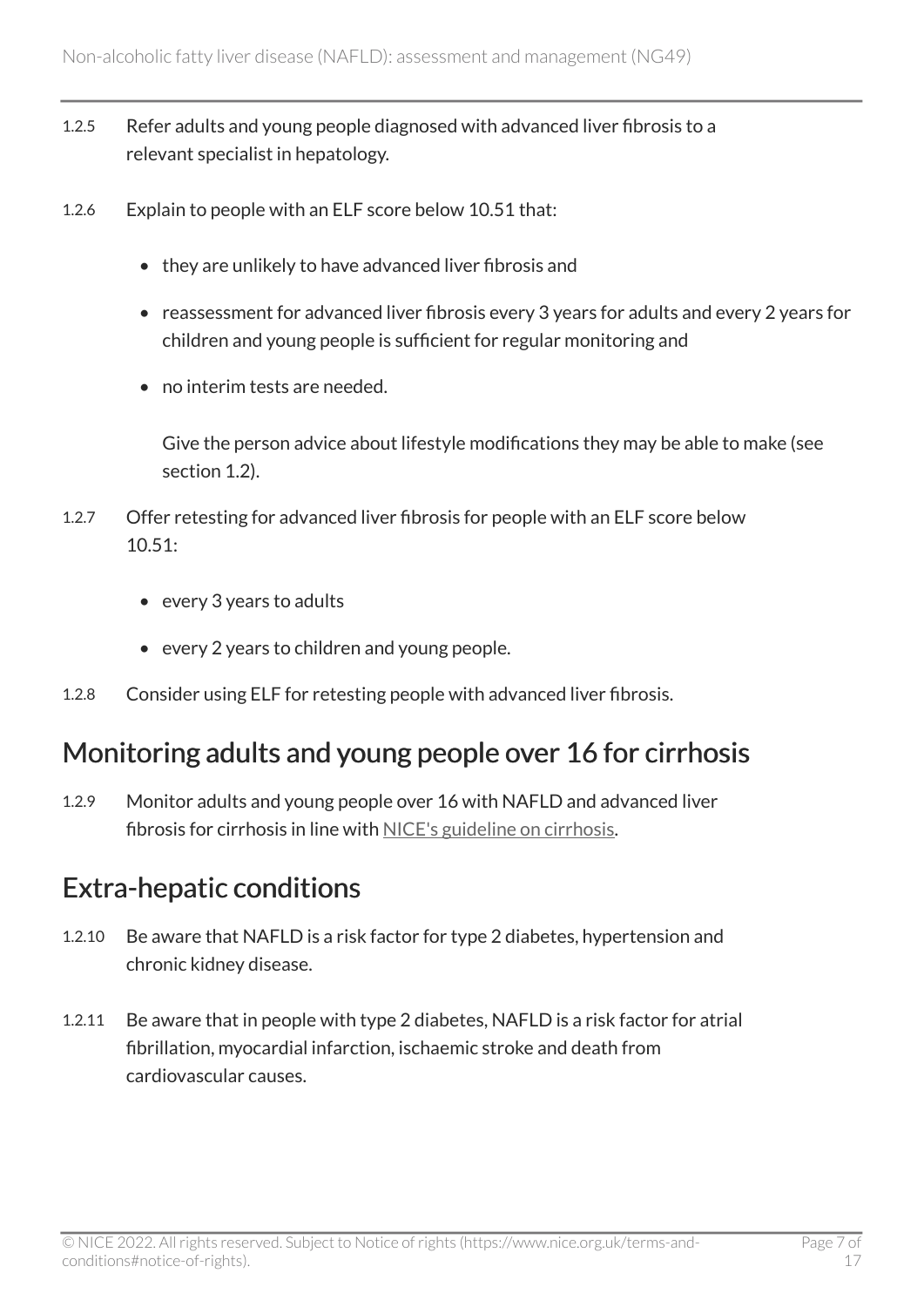#### Lifestyle modifications for NAFLD

- 1.2.12 Offer advice on physical activity and diet to people with NAFLD who are overweight or obese in line with [NICE's guidelines on obesity](https://www.nice.org.uk/guidance/cg189) and [preventing](https://www.nice.org.uk/guidance/ng7) [excess weight gain.](https://www.nice.org.uk/guidance/ng7)
- 1.2.13 Explain to people with NAFLD that there is some evidence that exercise reduces liver fat content.
- 1.2.14 Consider the lifestyle interventions in [NICE's guideline on obesity](https://www.nice.org.uk/guidance/cg189) for people with NAFLD regardless of their BMI.
- 1.2.15 Do not offer omega-3 fatty acids to adults with NAFLD because there is not enough evidence to recommend their use.
- 1.2.16 Explain to people with NAFLD who drink alcohol the importance of staying within the national recommended limits for alcohol consumption.

### <span id="page-7-0"></span>1.3 People with NAFLD who are taking statins

- 1.3.1 Be aware that people with NAFLD who are taking statins should keep taking them.
- 1.3.2 Only consider stopping statins if liver enzyme levels double within 3 months of starting statins, including in people with abnormal baseline liver blood results.

### <span id="page-7-1"></span>1.4 Pharmacological treatment

In July 2016, the use of pioglitazone and vitamin E in recommendations 1.4.1 to 1.4.5 was off label.

See [NICE's information on prescribing medicines.](https://www.nice.org.uk/about/what-we-do/our-programmes/nice-guidance/nice-guidelines/making-decisions-using-nice-guidelines#prescribing-medicines)

- 1.4.1 In secondary or tertiary care settings only, consider pioglitazone or vitamin E for adults with advanced liver fibrosis, whether they have diabetes or not.
- 1.4.2 Before prescribing pioglitazoneor vitamin E to adults, take into account any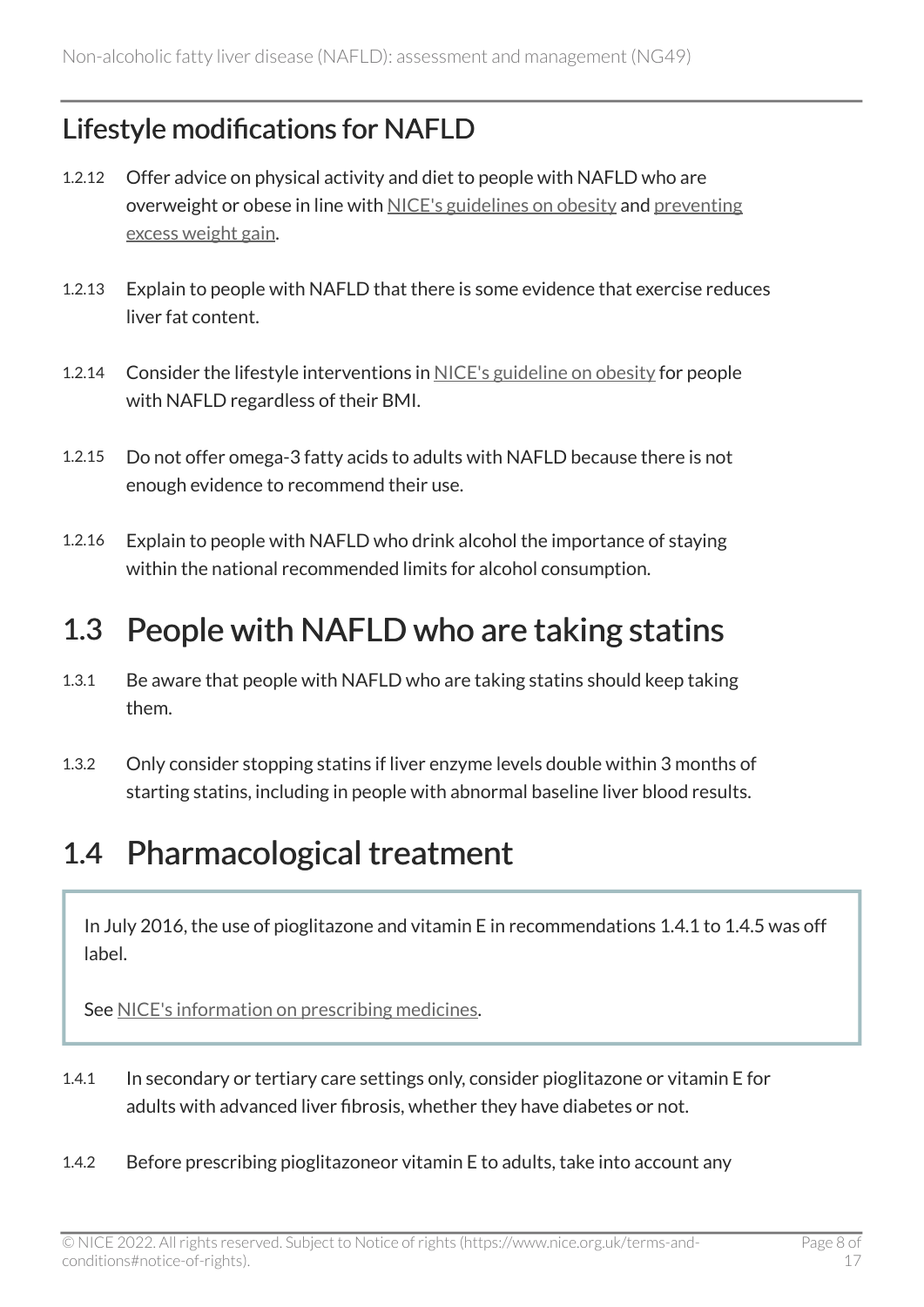comorbidities that they have and the risk of adverse events associated with these conditions.

- 1.4.3 When prescribing pioglitazone, exercise particular caution if the person is at high risk of the adverse effects of the drug. Be aware that:
	- pioglitazone is contraindicated in people with a history of heart failure, previous or active bladder cancer and uninvestigated macroscopic haematuria (visible red blood cells in the urine)
	- known risk factors for these conditions, including increased age, should be carefully evaluated before treatment: see the manufacturers' summaries of product characteristics for details.
- 1.4.4 In tertiary care settings only, consider vitamin E for children with advanced liver fibrosis, whether they have diabetes or not.
- 1.4.5 In secondary or tertiary care settings only, consider vitamin E for young people with advanced liver fibrosis, whether they have diabetes or not.
- 1.4.6 Offer to retest people with advanced liver fibrosis 2 years after they start a new pharmacological therapy to assess whether treatment is effective.
- 1.4.7 Consider using the ELF test to assess whether pharmacological therapy is effective.
- 1.4.8 If an adult's ELF test score has risen, stop either vitamin E or pioglitazone and consider switching to the other pharmacological therapy.
- 1.4.9 If a child or young person's ELF test score has risen, stop vitamin E.

### <span id="page-8-0"></span>Terms used in this guideline

#### Advanced liver fibrosis

A grade of F3 or above using the Kleiner (NASH-CRN) or the steatosis, activity and fibrosis (SAF) score. This is referred to as bridging fibrosis (the presence of fibrosis linking hepatic veins to portal tracts).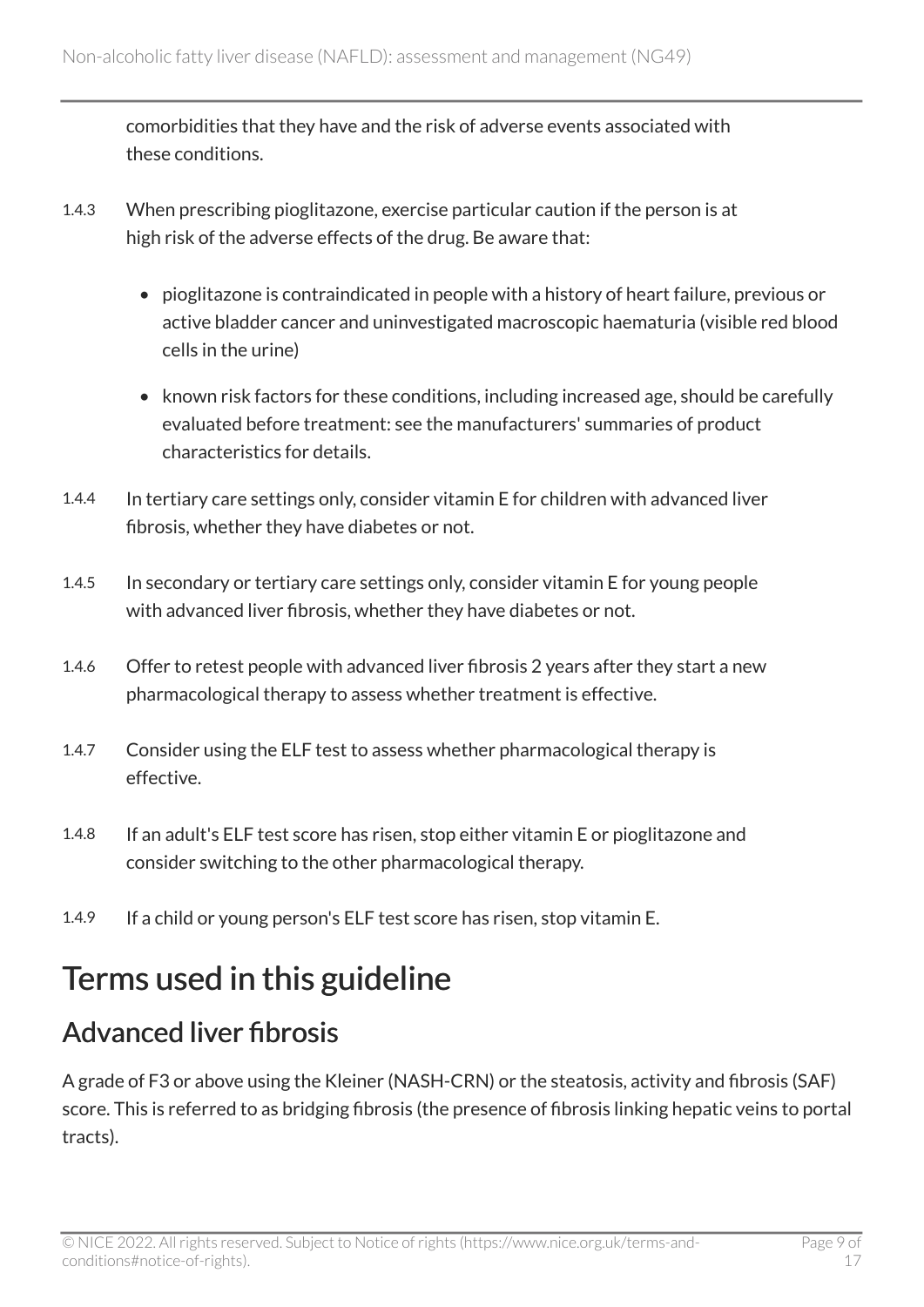#### Adults, children and young people

These are defined as:

- Children: over 1 year to under 16 years.
- Young people: 16 to under 18.
- Adults: 18 or older.

#### Metabolic syndrome

A group of chronic conditions that indicates increased cardiovascular risk. It includes central obesity (excessive abdominal fat), insulin resistance or type 2 diabetes, hypertension and dyslipidaemia.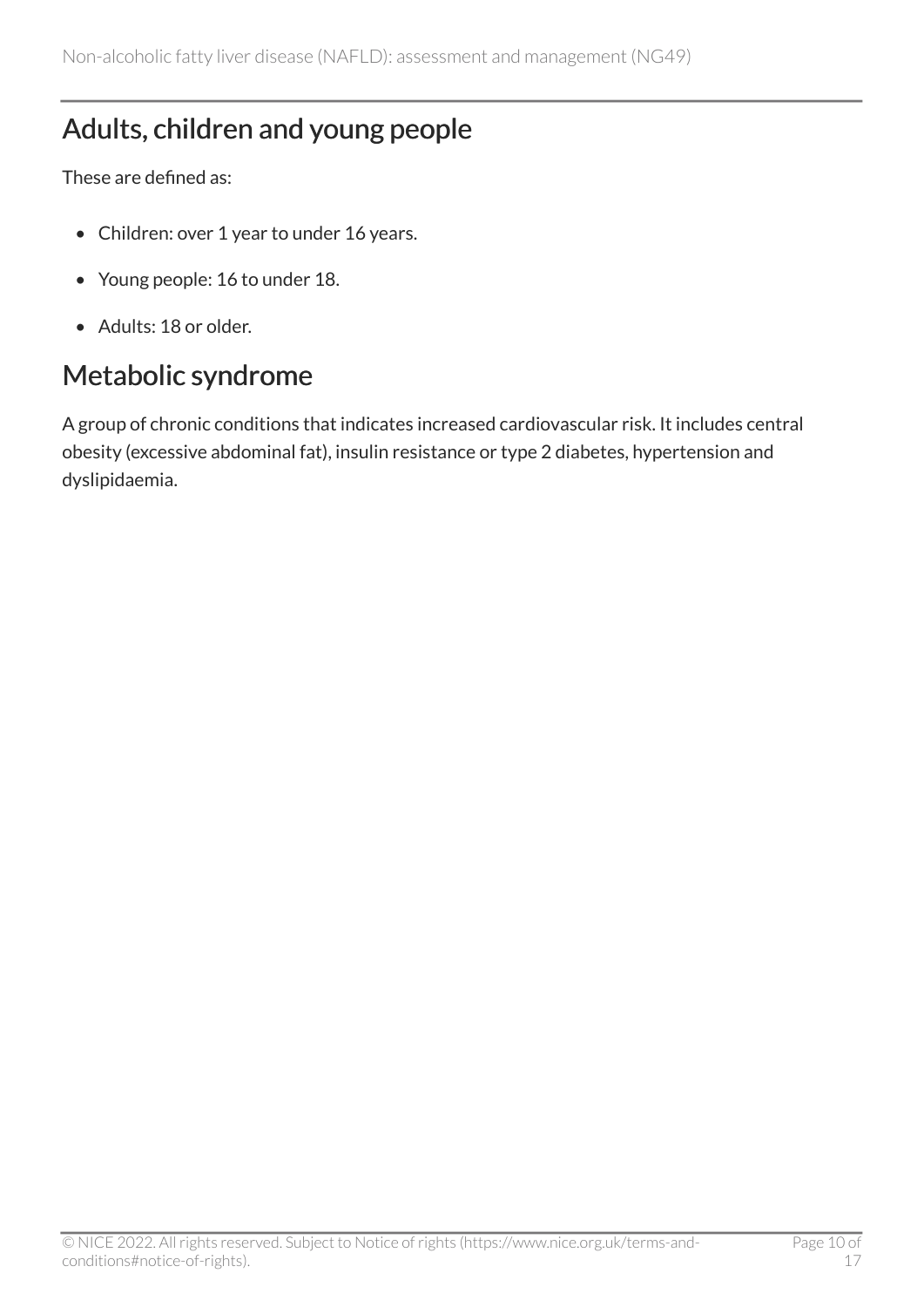## <span id="page-10-0"></span>Putting this guideline into practice

NICE has produced [tools and resources](http://www.nice.org.uk/guidance/ng49/resources) to help you put this guideline into practice.

Putting recommendations into practice can take time. How long may vary from guideline to guideline, and depends on how much change in practice or services is needed. Implementing change is most effective when aligned with local priorities.

Changes recommended for clinical practice that can be done quickly – like changes in prescribing practice – should be shared quickly. This is because healthcare professionals should use guidelines to guide their work – as is required by professional regulating bodies such as the General Medical and Nursing and Midwifery Councils.

Changes should be implemented as soon as possible, unless there is a good reason for not doing so (for example, if it would be better value for money if a package of recommendations were all implemented at once).

Different organisations may need different approaches to implementation, depending on their size and function. Sometimes individual practitioners may be able to respond to recommendations to improve their practice more quickly than large organisations.

Here are some pointers to help organisations put NICE guidelines into practice:

1. Raise awareness through routine communication channels, such as email or newsletters, regular meetings, internal staff briefings and other communications with all relevant partner organisations. Identify things staff can include in their own practice straight away.

2. Identify a lead with an interest in the topic to champion the guideline and motivate others to support its use and make service changes, and to find out any significant issues locally.

3. Carry out a baseline assessment against the recommendations to find out whether there are gaps in current service provision.

4. Think about what data you need to measure improvement and plan how you will collect it. You may want to work with other health and social care organisations and specialist groups to compare current practice with the recommendations. This may also help identify local issues that will slow or prevent implementation.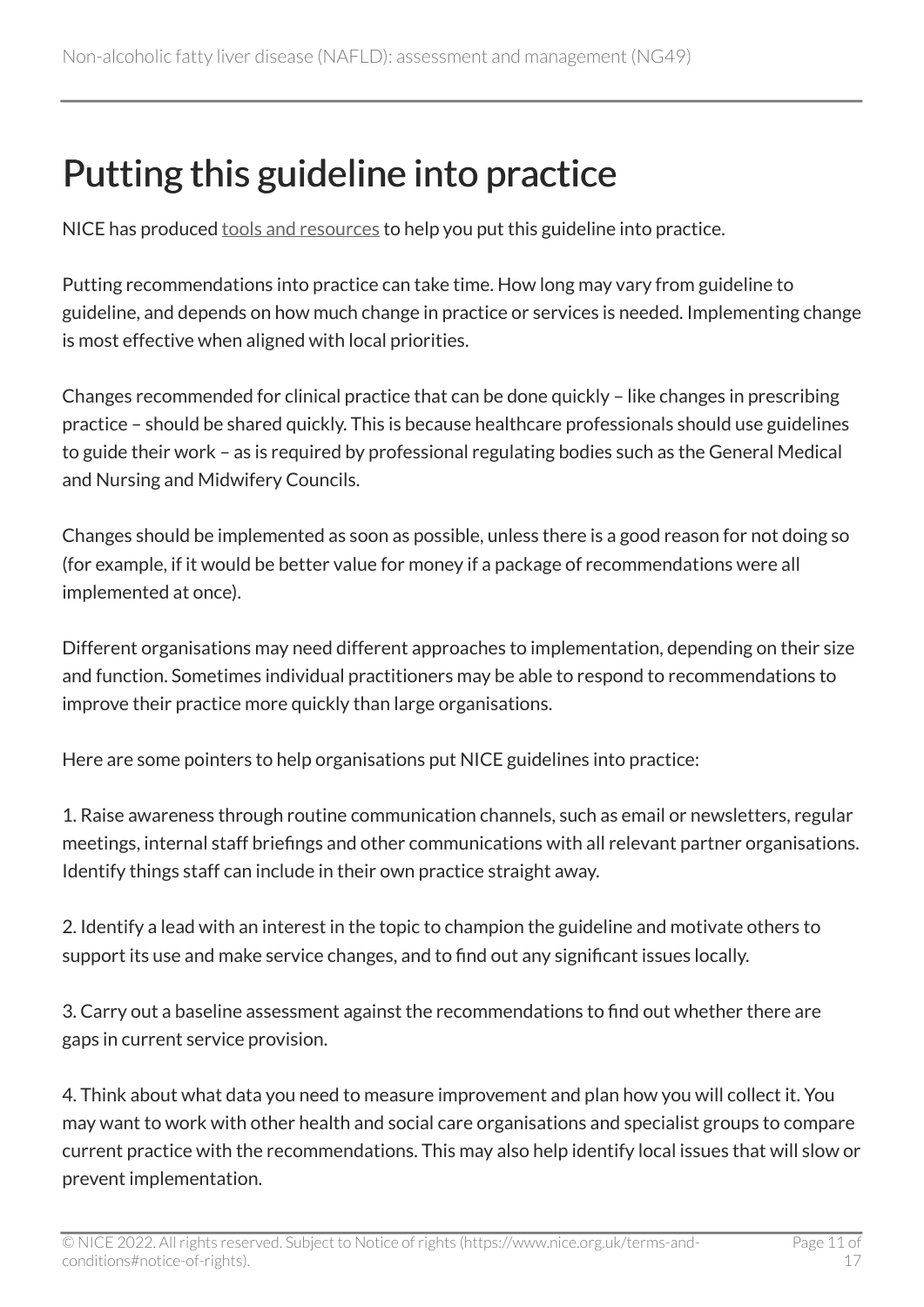5. Develop an action plan, with the steps needed to put the guideline into practice, and make sure it is ready as soon as possible. Big, complex changes may take longer to implement, but some may be quick and easy to do. An action plan will help in both cases.

6. For very big changes include milestones and a business case, which will set out additional costs, savings and possible areas for disinvestment. A small project group could develop the action plan. The group might include the guideline champion, a senior organisational sponsor, staff involved in the associated services, finance and information professionals.

7. Implement the action plan with oversight from the lead and the project group. Big projects may also need project management support.

8. Review and monitor how well the guideline is being implemented through the project group. Share progress with those involved in making improvements, as well as relevant boards and local partners.

NICE provides a comprehensive programme of support and resources to maximise uptake and use of evidence and guidance. See our [into practice](https://www.nice.org.uk/about/what-we-do/into-practice) pages for more information.

Also see Leng G, Moore V, Abraham S, editors (2014) Achieving high quality care – practical experience from NICE. Chichester: Wiley.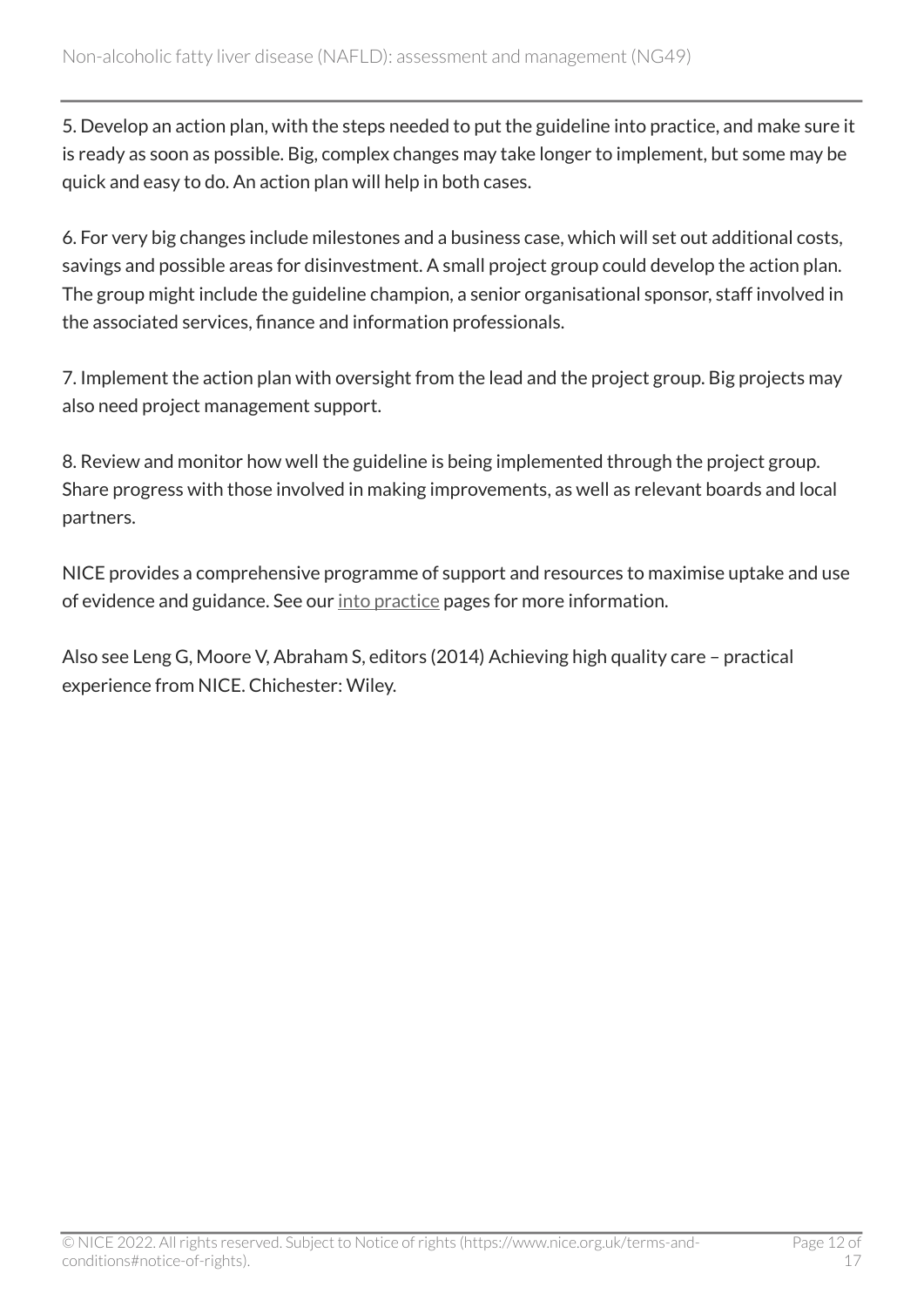## <span id="page-12-0"></span>**Context**

Primary non-alcoholic fatty liver disease (NAFLD) is an excess of fat in the liver (steatosis) that is not a result of excessive alcohol consumption or other secondary causes. These secondary causes include side effects of certain medications, hepatitis C virus infection and particular endocrine conditions. NAFLD ranges from hepatic steatosis, through inflammatory non-alcoholic steatohepatitis (NASH), to fibrosis or cirrhosis.

The prevalence of NAFLD in the general population is estimated at 20% to 30%. Around 2% to 3% of the population have NASH. NAFLD is more common in people who have type 2 diabetes or metabolic syndrome.

The prevalence of NAFLD is increasing, placing a greater burden on healthcare resources. The rate of progression of NAFLD is variable; being overweight and having diabetes are associated with an increased risk of progressive disease. The average age of people with NASH is 40 years to 50 years and for NASH-cirrhosis 50 years to 60 years. However the emerging epidemic of childhood obesity means that increasing numbers of younger people have NAFLD, with some prevalence studies showing that up to 38% of obese children have evidence of NAFLD. With NAFLD progressing through its spectrum even in childhood, the age that people develop significant liver disease is likely to fall and early diagnosis and management are therefore important at all ages. There is currently no licensed treatment for NAFLD. Guidance is needed for use in both primary and secondary care settings.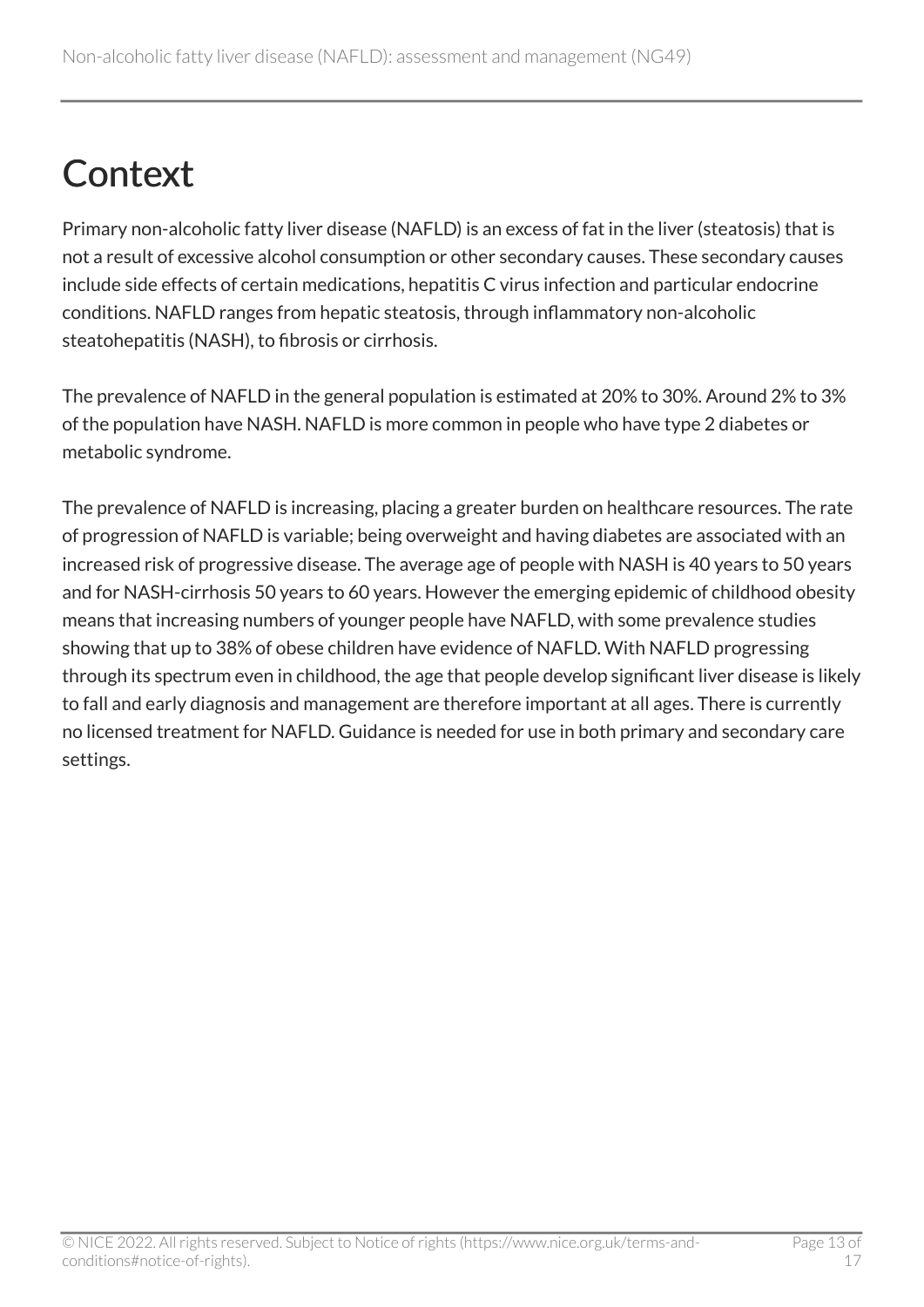## <span id="page-13-0"></span>Recommendations for research

The guideline committee has made the following recommendations for research. The guideline committee's full set of research recommendations is detailed in the [full guideline.](http://www.nice.org.uk/Guidance/NG49/evidence)

## <span id="page-13-1"></span>1 Non-invasive tests for diagnosing NAFLD in adults

Which non-invasive tests are most accurate and cost-effective in identifying non-alcoholic fatty liver disease (NAFLD) in adults with risk factors, type 2 diabetes and metabolic syndrome?

#### Why this is important

Non-alcoholic fatty liver disease (NAFLD) is present in over 50% of adults with type 2 diabetes mellitus or metabolic syndrome. Untreated it can progress to fibrosis, cirrhosis and hepatocellular cancer. In most patients NAFLD is asymptomatic and is only detected incidentally when liver blood tests or abdominal ultrasound are performed for some other reason. Even then, more than 80% of patients with NAFLD have normal routine liver blood tests. There is an urgent need for a simple, accessible, cost-effective, non-invasive test capable of case-finding NAFLD in the huge numbers of people at risk.

The 'gold standard' for diagnosis is liver biopsy. It is not feasible to perform liver biopsy in large numbers of at risk patients, so magnetic resonance based techniques are increasingly used as the comparison in studies assessing non-invasive tests for NAFLD. These demonstrate high diagnostic accuracy but are impractical or too expensive for large scale case finding.

## <span id="page-13-2"></span>2 Non-invasive tests for diagnosing NASH

Which non-invasive tests most accurately identify non-alcoholic steatohepatitis (NASH) in people with non-alcoholic fatty liver disease (NAFLD)?

#### Why this is important

NASH develops in only a minority of people with NAFLD. It is thought to be the precursor of liver fibrosis, which is associated with morbidity and mortality. As a result, NASH has been the main target for treatment in NAFLD. This is because reducing the severity of NASH would reduce the risk of a person progressing to fibrosis and advanced liver disease. However, the only way to identify people with NASH is by performing an invasive liver biopsy which is impractical in view of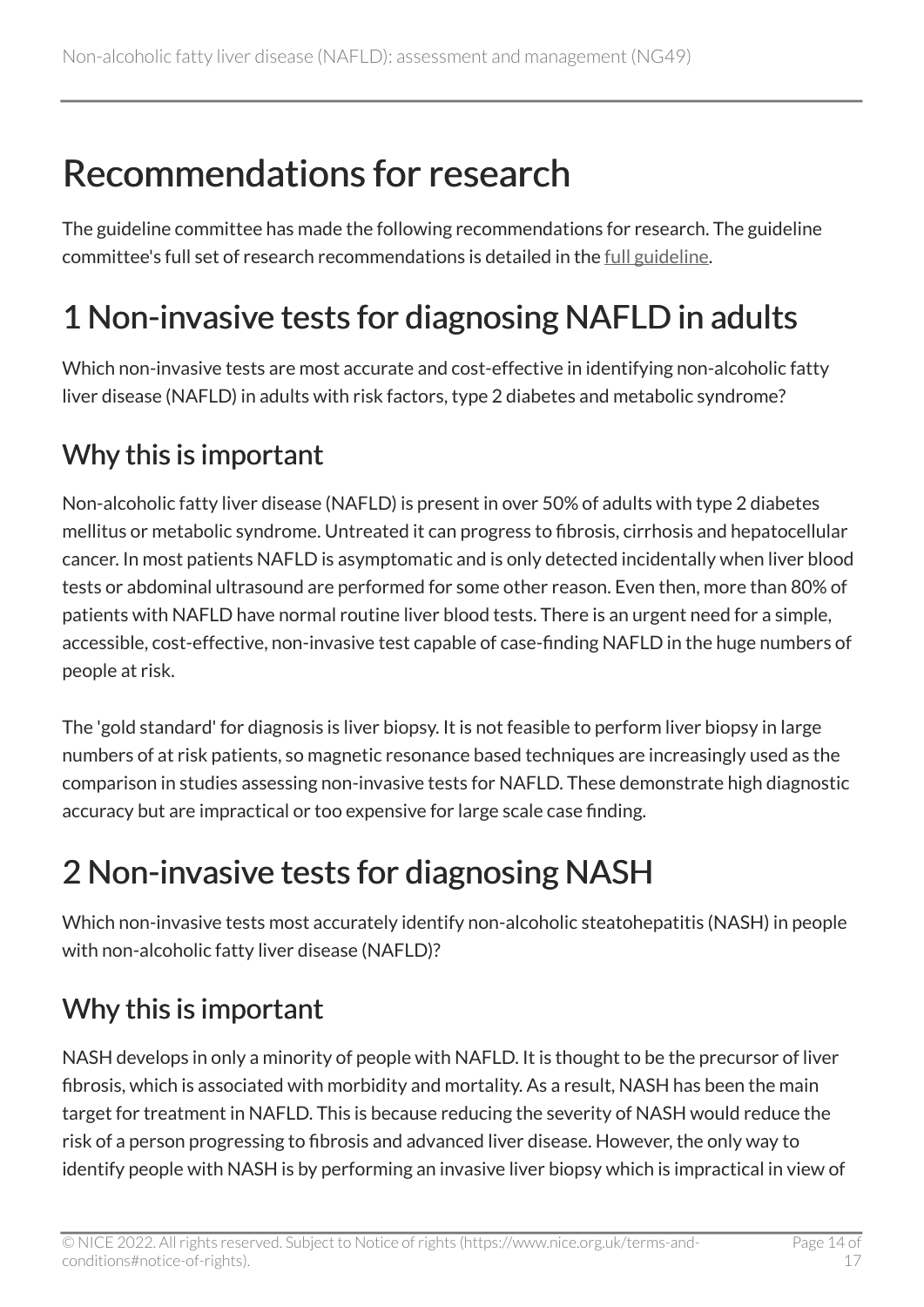its risks to health and cost. Given that between 20 and 30% of the population have NAFLD, it is important that we have a simple non-invasive method for determining which people have NASH. Then they can start treatment to reduce the risk of developing fibrosis and complications of endstage liver disease.

### <span id="page-14-0"></span>3 Non-invasive tests for diagnosing NAFLD and advanced liver fibrosis in children and young people

Which non-invasive tests most accurately diagnose NAFLD and advanced liver fibrosis in children and young people?

#### Why this is important

NAFLD has become the most common chronic liver disease in children and young people in industrialised countries, mainly as a result of obesity.

NAFLD is often suspected in children and young people with abnormal liver tests or evidence of fatty changes on ultrasound. However, the spectrum of NAFLD (from simple steatosis to steatohepatitis, fibrosis, cirrhosis and liver-related morbidity) can be present in the absence of abnormal liver tests. Early detection and assessment of severity of NAFLD would help identify potential silent progressive fatty liver disease.

Diagnostic practice varies and includes clinical, biochemical and radiographic tests. The evidence review showed that few diagnostic techniques have been assessed in children and young people. There is some evidence for ELF in diagnosing advanced liver fibrosis in children and young people with NAFLD, but only from 1 study. Further research is needed to confirm the most accurate tests in this group.

### <span id="page-14-1"></span>4 Probiotic and prebiotic supplements

What is the clinical and cost effectiveness of probiotics or prebiotics to treat NAFLD in adults, young people and children?

#### Why this is important

NAFLD is the most common metabolic liver disease, occurring in approximately 30% of all adults, around 46% of obese people and around 53% of people with type 2 diabetes. Liver fat accumulation is the first stage of more serious chronic liver disease in NAFLD. A small body of evidence supports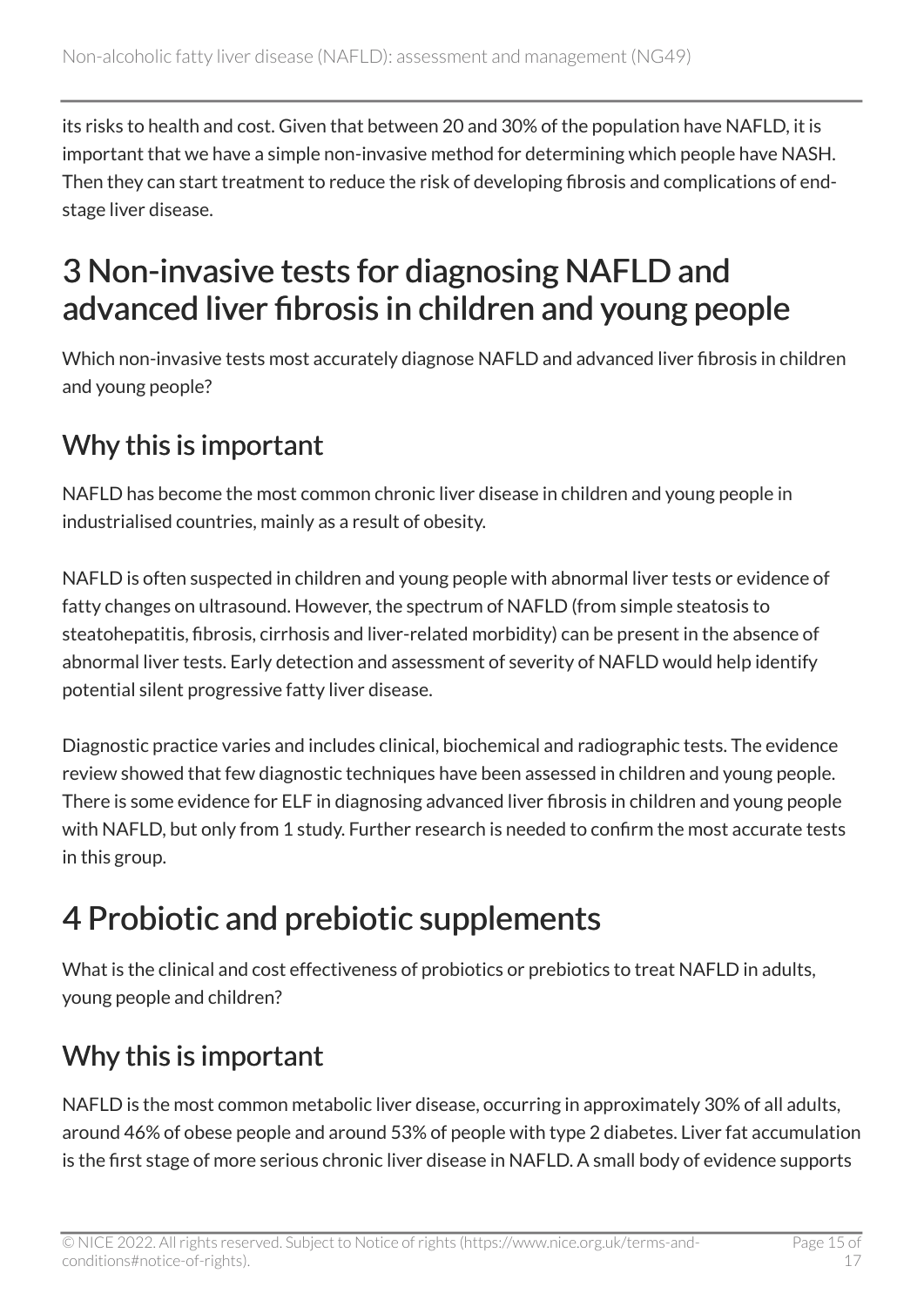the use of probiotics in NAFLD but the data are inconclusive and high-quality double-blind randomised placebo-controlled trials are needed. The evidence from cross-sectional studies suggests associations between unfavourable disturbance in gut microbiota and obesity or type 2 diabetes, but there is very limited evidence on whether modifying the gut microbiota influences NAFLD.

### <span id="page-15-0"></span>5 Pharmacological therapy for advanced liver fibrosis in children and young people

What is the clinical and cost effectiveness of pharmacological therapy in children and young people with advanced liver fibrosis?

#### Why this is important

Observational studies reported that up to 10% of children and young people diagnosed with NAFLD progress to advanced liver fibrosis and are at risk of developing advanced stages of liver disease. Pharmacological treatment (for example, pioglitazone or vitamin E) could prevent progression to advanced liver fibrosis or end-stage liver disease, as has been reported in a number of high quality studies in adults with confirmed NAFLD. There are insufficient data on the efficacy of similar pharmacological treatment in children and young people with NAFLD to make clear treatment recommendations.